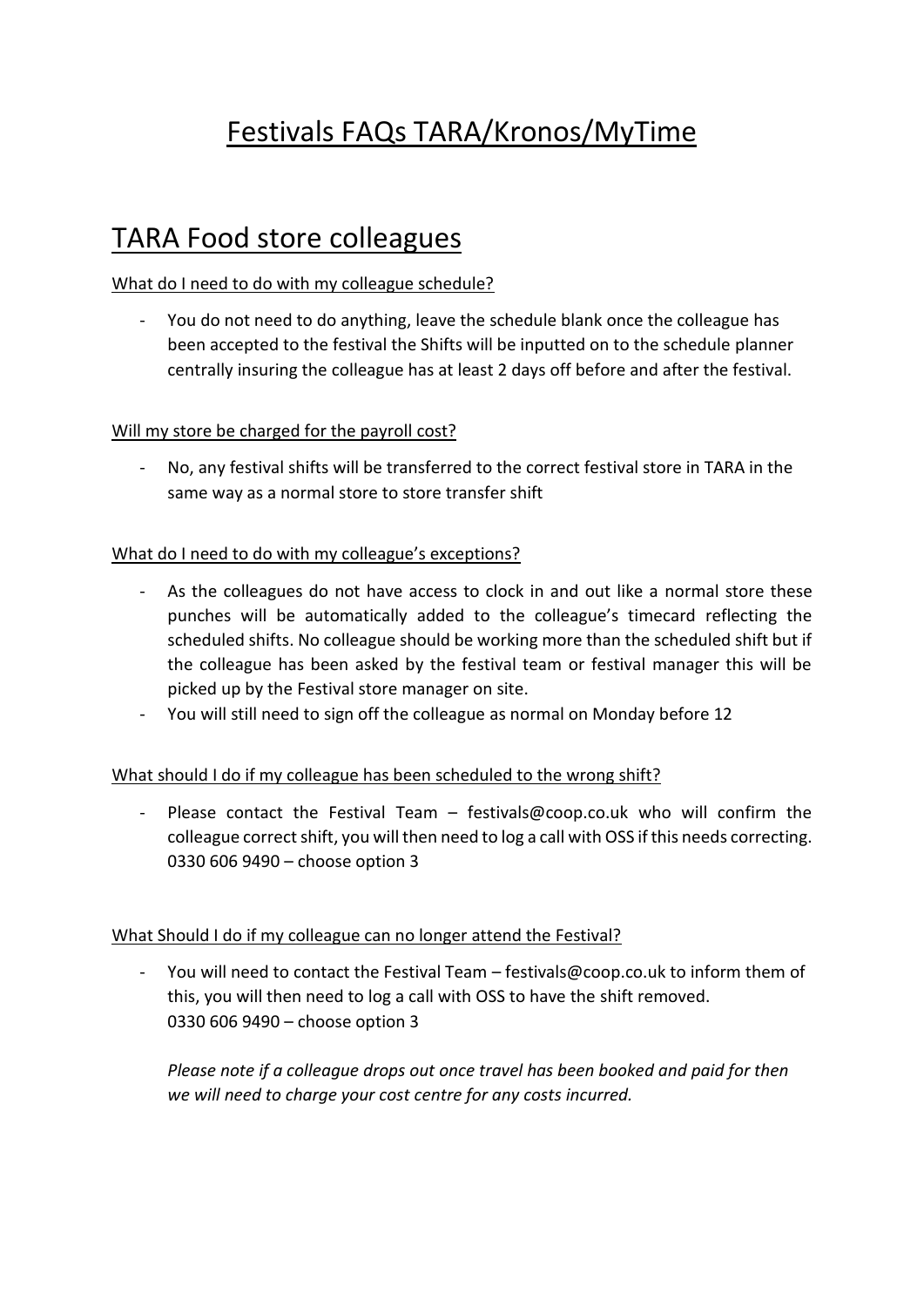## Kronos Depot colleagues

## What do I need to do with my colleague schedule?

- You do not need to do anything, leave the schedule blank once the colleague has been accepted to the festival the shifts will be inputted on to the schedule planner centrally insuring the colleague has at least 2 days off before and after the festival.

## Will my depot be charged for the payroll cost?

No, you will need to speak to your local finance manager to transfer the cost to the relevant cost centre number for the festival

## What do I need to do with my colleague's exceptions?

- As the colleagues do not have access to clock in and out like a normal depot you will need to add these punches to the colleague's timecard.
- No colleague should be working more than the scheduled shift but if the colleague has been asked by the festival team or festival manager the festival manager on site will fill in an exception based form that will be picked up centrally by the TARA Team.
- Please make sure the colleague is signed off as normal.

### What Should I do if my colleague can no longer attend the Festival?

- You will need to contact the Festival Team – festivals@coop.co.uk to inform them of this, you will then need to log a call with OSS to have the shift removed. 0330 606 9490 – choose option 3

*Please note if a colleague drops out once travel has been booked and paid for then we will need to charge your cost centre for any costs incurred.*

### Will my colleague be paid their normal rate in depot?

- Yes as long as they are scheduled to the correct shifts in Kronos the colleague are entitled to their normal contractual payments and premiums.